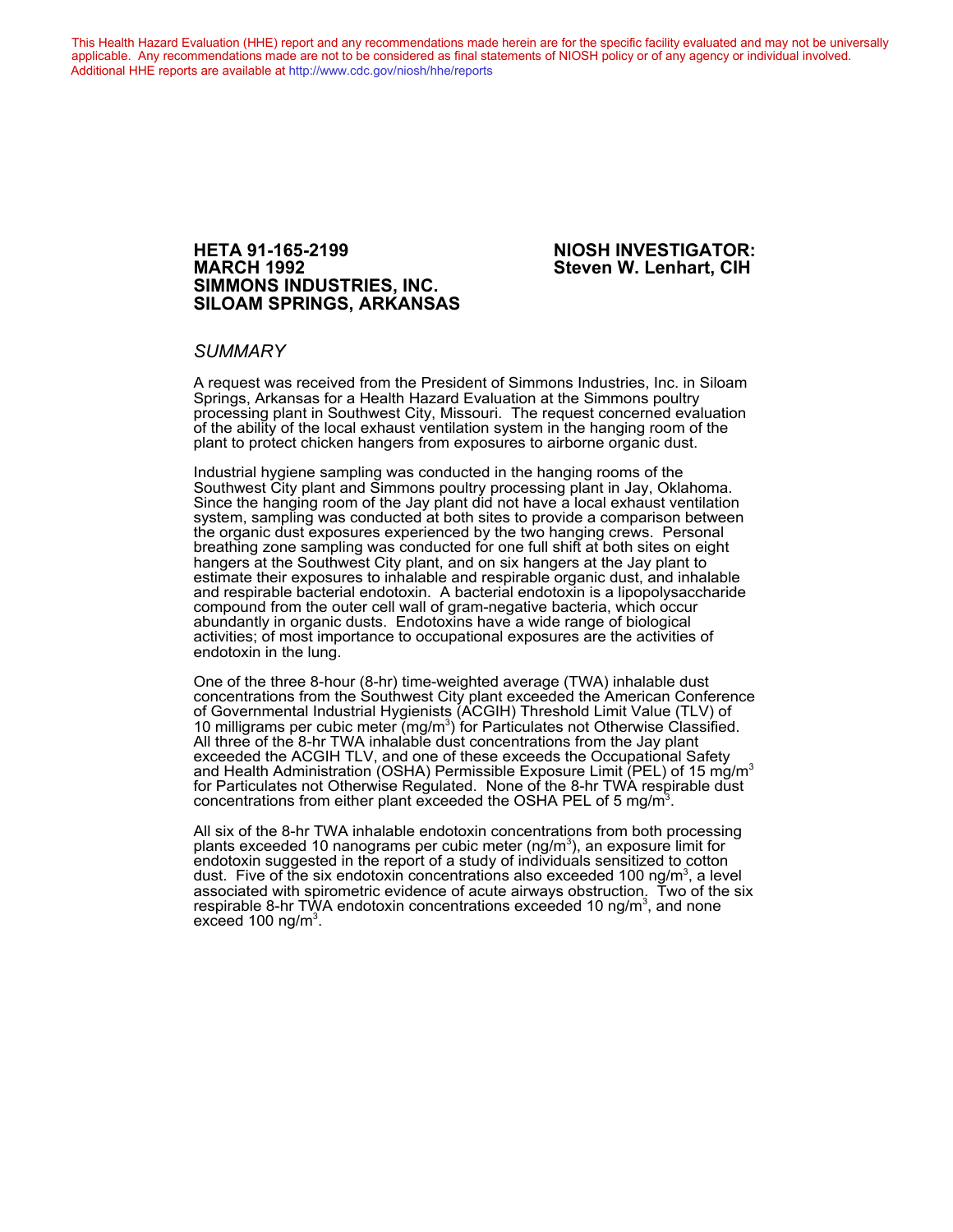#### **Page 2 - Heath Hazard Evaluation Report No. 91-165**

Results of personal breathing zone sampling for organic dust and endotoxin in the hanging rooms of both poultry processing plants exceeded exposure limits and exposures represented a potential health risk. In addition, based upon the risk for adverse health effects demonstrated by the results of pulmonary function testing of poultry workers who worked in dusty environments similar to those at the Simmons poultry processing plants, recommendations were made to reduce exposures. Improving the performance of the existing local exhaust ventilation system in the hanging room of the Simmons Southwest City processing plant, and installation of a local exhaust ventilation system in the hanging room of the Simmons Jay plant were recommended. Two work practices recommended for reducing the amount of dust available to be generated during chicken hanging were: (1) wetting the birds with a water spray either in their cages or while on the conveyor belt just before they enter the hanging room, and (2) thoroughly and frequently removing all dirt and excrement from cages before more birds are placed in them. Until the performance of a local ventilation system and/or work practice changes were shown to be effective for controlling organic dust exposures of the hangers at either Simmons plant, implementation of a respiratory protection program was recommended. A recommendation was also made to implement a medical surveillance program for chicken hangers and other employees exposed to endotoxin-containing organic dust.

**Keywords**: SIC 2015 (Poultry Slaughtering and Processing), chicken hangers, endotoxin, organic dust, poultry processing.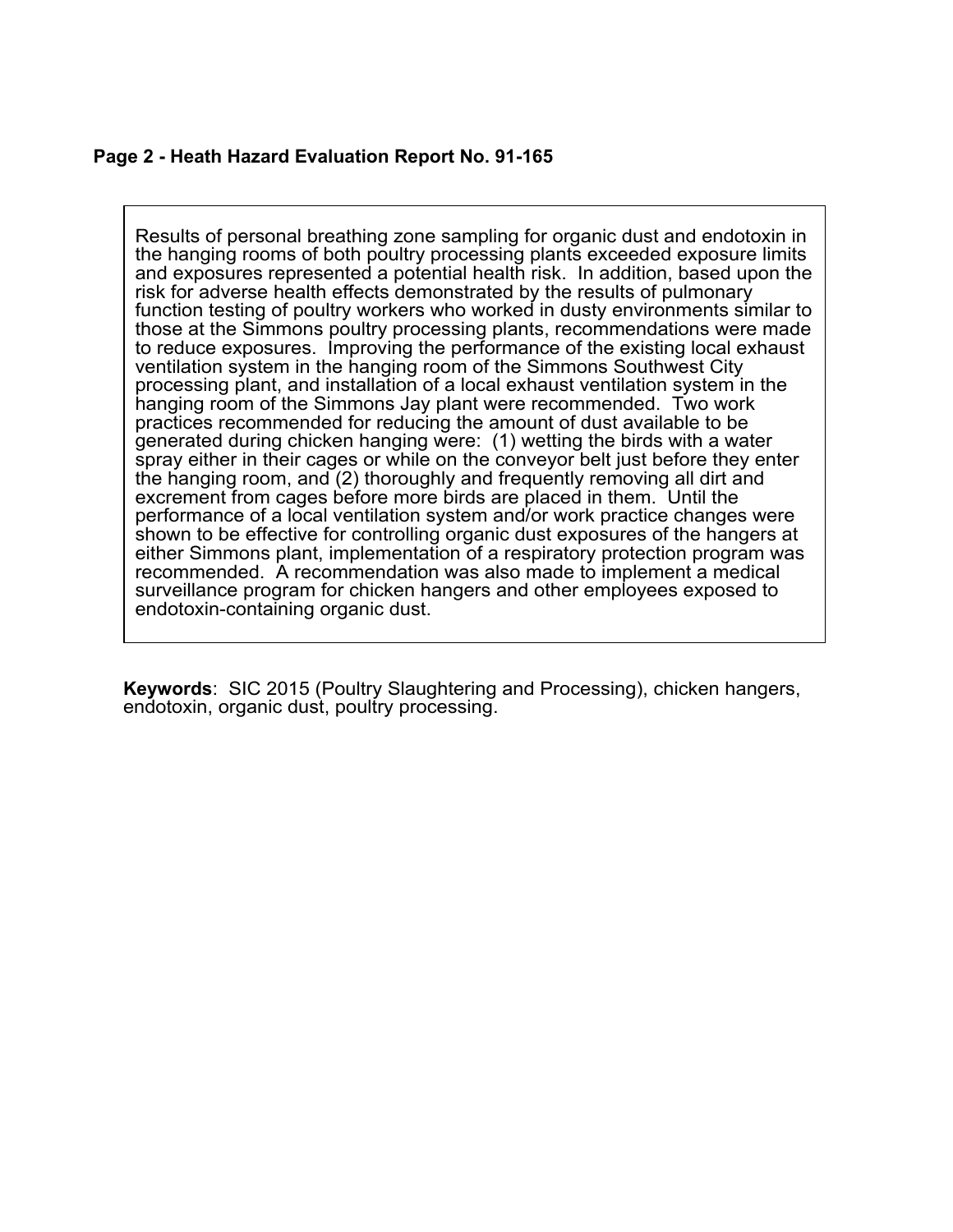#### **Page 3 - Heath Hazard Evaluation Report No. 91-165**

#### *INTRODUCTION*

A request was received from the President of Simmons Industries, Inc. in Siloam Springs, Arkansas for a Health Hazard Evaluation at the Simmons poultry processing plant in Southwest City, Missouri. The request concerned evaluation of the ability of the local exhaust ventilation system in the hanging room of the plant to protect chicken hangers from exposures to airborne organic dust.

After a flock of chickens has been collected at a grower's farm and placed into cages by a crew of chicken catchers, the birds are transported by truck to a processing plant. Soon after arriving at the processing plant, the chickens are dumped from their cages onto a conveyor belt which leads into the hanging room, and a crew of chicken hangers then hangs the live birds upside down by their feet in W-shaped shackles. The birds are subsequently stunned, killed, bled-out, scalded, defeathered, washed, eviscerated, processed into a final product, chilled, packaged, and shipped for consumer consumption.

Industrial hygiene sampling was conducted in the hanging room of the Southwest City plant on April 16, 1991. In addition, industrial hygiene sampling was conducted in the hanging room of Simmons poultry processing plant in Jay, Oklahoma on April 17, 1991. Since the hanging room of the Jay plant did not have a local exhaust ventilation system, sampling was conducted at both sites to provide a comparison between the organic dust exposures experienced by the two hanging crews. Personal breathing zone sampling was conducted for one full-shift at both sites on eight hangers at the Southwest City plant and on six hangers at the Jay plant to estimate their exposures to inhalable and respirable organic dust, and inhalable and respirable bacterial endotoxin.

A bacterial endotoxin is a lipopolysaccharide compound from the outer cell wall of gram-negative bacteria, which occur abundantly in organic dusts.<sup>(1)</sup> It has been shown that the biological properties of endotoxin vary depending upon the bacterial species from which they are derived, as well as upon the state of the growth cycle of the bacteria.<sup>(2)</sup> Endotoxins have a wide range of biological activities involving inflammatory, hemodynamic, and immunological responses. Of most importance to occupational exposures are the activities of endotoxin in the lung.<sup>(3)</sup> The primary target cell for endotoxin-induced damage by inhalation is the pulmonary macrophage. Human macrophages in particular have been shown to be extremely sensitive to the effects of endotoxin in vitro.<sup>(4)</sup> Endotoxin, either soluble or associated with particulate matter, will activate the macrophage, causing the cell to produce a host of mediators.  $(3)$ 

Clinically, little is known about the response to inhaled endotoxins. Exposure of previously unexposed persons to airborne endotoxin can result in acute fever, dyspnea, coughing, and small reductions in  $FEV<sub>1</sub>$ , although some investigators have not been able to demonstrate acute changes in forced expiratory volume in one second (FEV $_1$ ). $^{\scriptsize{(3)}}$  The effects of repeated exposure to aerosols of endotoxins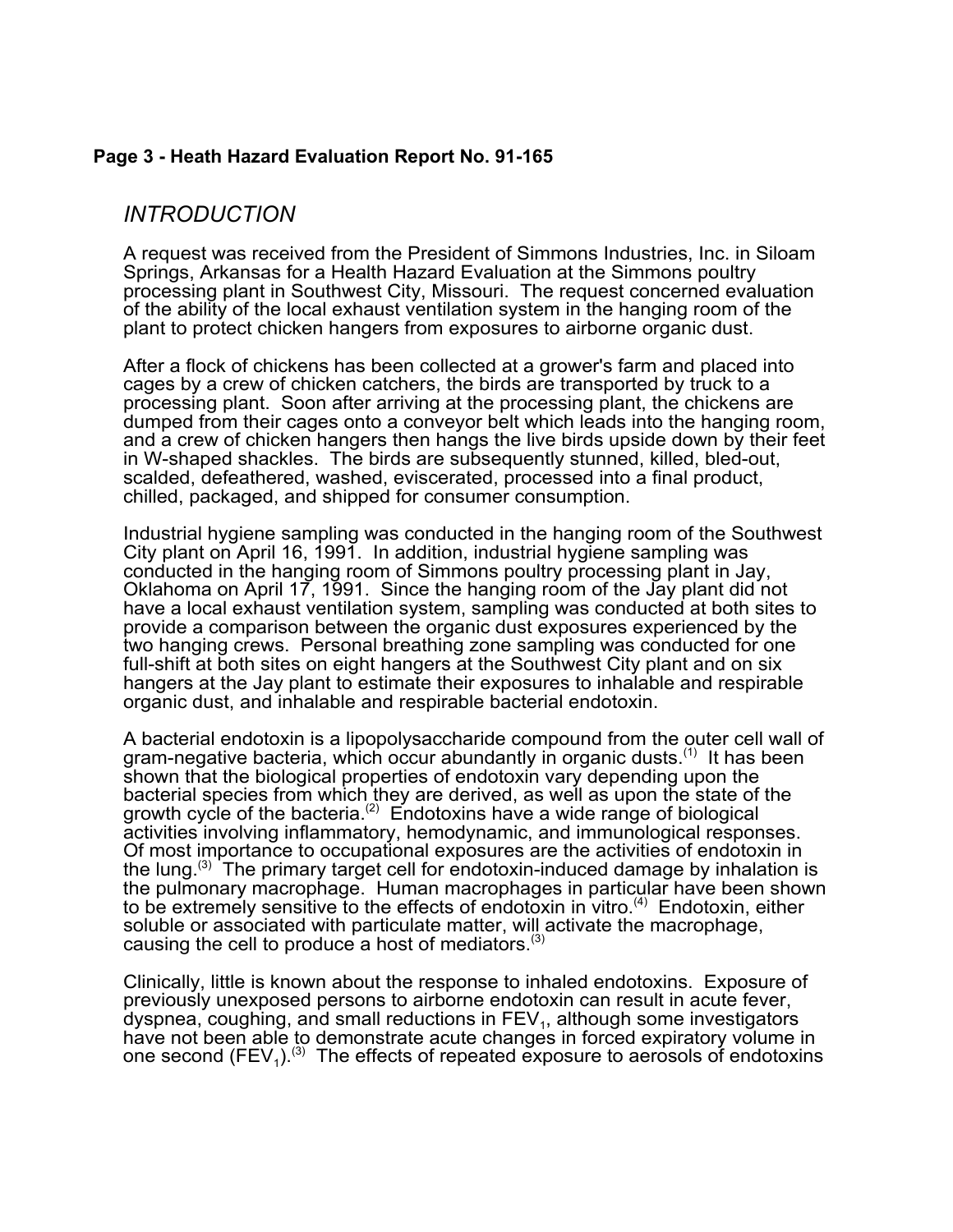#### **Page 4 - Heath Hazard Evaluation Report No. 91-165**

in humans are not known. Some animal studies have demonstrated a chronic inflammatory response characterized by goblet cell hyperplasia and increased mucous production. This suggests that repeated exposure may cause a syndrome similar, if not identical, to chronic bronchitis. $(3)$ 

#### *METHODS*

Equipment for each inhalable dust sample consisted of a closed-face, two-piece, 37-millimeter (mm) cassette containing a tared, 5-micrometers (µm) pore size, polyvinyl chloride (PVC) filter and a cellulose supporting pad. Each cassette was connected by flexible tubing to a personal sampling pump operated at a flow rate of 1.5 liters per minute (L/min). The adjective "inhalable" is used here and throughout this report to define the mass of material collected by the sampling method. This was done in recognition of the distinction between the mass of material collected by this sampling method and the mass of material collected by both inspirable and thoracic particulate mass samplers, as defined by the American Conference of Governmental Industrial Hygienists (ACGIH).<sup>(5)</sup>

Equipment for each respirable dust sample consisted of a 10-mm, Dorr-Oliver nylon cyclone connected by flexible tubing to a personal sampling pump operated at a flow rate of 1.7 L/min. Respirable dust particles separated by the cyclone were collected on a tared, 5-µm pore size, PVC filter supported by a cellulose pad and contained in a closed-face, two-piece, 37-mm cassette. Field blanks for both inhalable and respirable dust were submitted for each day of testing.

All inhalable and respirable dust samples were analyzed for particulate weight by gravimetric analysis according to National Institute for Occupational Safety and Health (NIOSH) Method  $0500^{(6)}$  with the following modifications: (1) filters were stored in a environmentally controlled room (21  $\pm$  3 °C and 40  $\pm$  3% R.H.) and were subjected to the room conditions for a long duration for stabilization, and (2) the filters and backup pads were not vacuum desiccated. The total weight of each sample was determined by weighing the mass of collect dust plus the filter on an electrobalance and subtracting the previously determined tare weight of the filter. The instrument precision of weighings done at one sitting is 0.01 milligram (mg).

Endotoxin analysis was performed on all gravimetric dust samples, and inhalable and respirable endotoxin concentrations were calculated. After gravimetric analysis, each dust-laden filter was placed aseptically into a separate screw-cap, sterile, nonpyrogenic plastic 50-milliliter (ml) centrifuge tube and mailed to the NIOSH laboratory in Morgantown, West Virginia. Each filter was extracted in 10 ml of sterile, nonpyrogenic water by rocking each sample at room temperature for 60 minutes. The supernatants were then decanted into 50 ml centrifuge tubes and centrifuged at 2200 revolutions per minute and 4 °C for 10 minutes. Endotoxin analyses were performed in duplicate by the quantitative chromogenic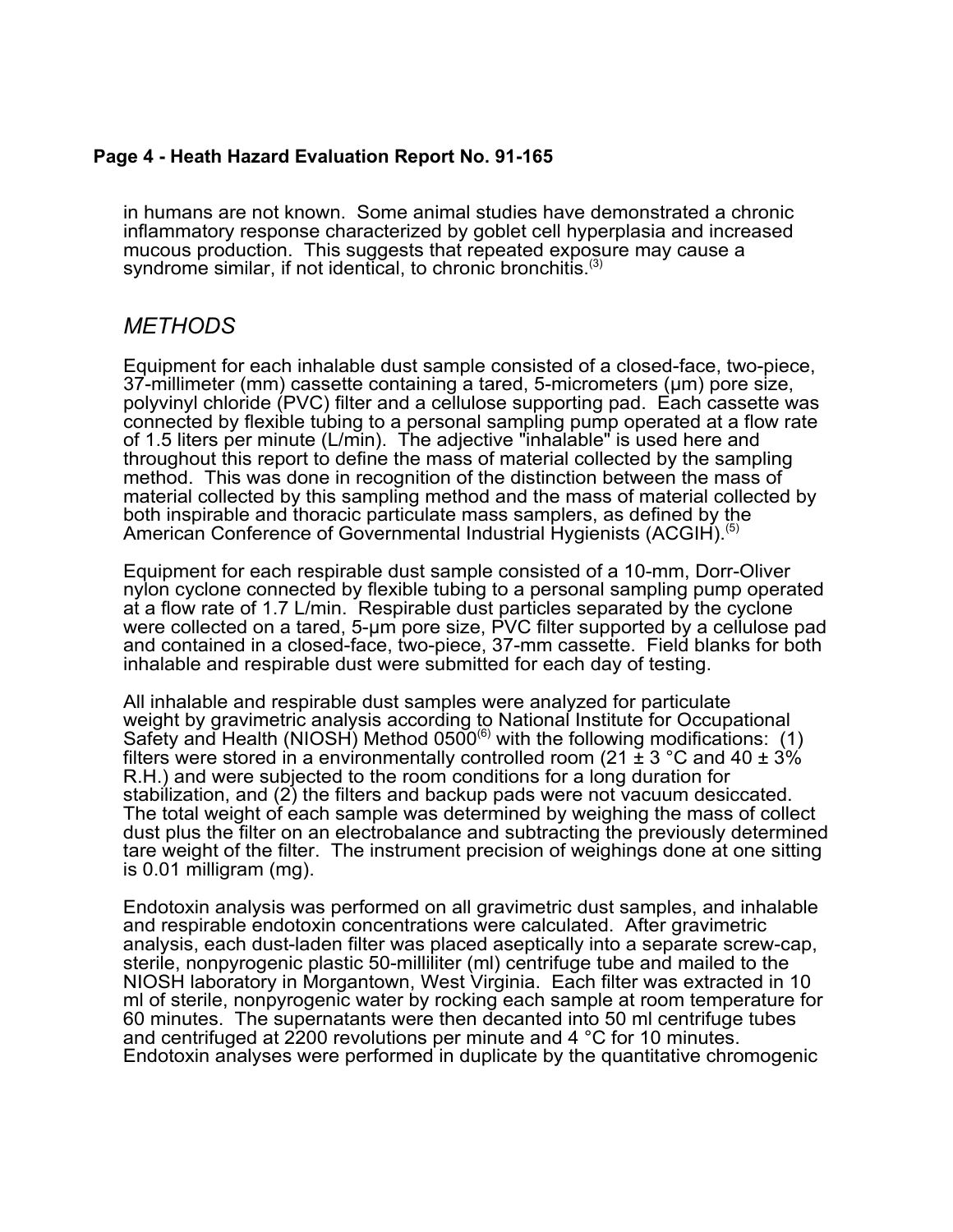#### **Page 5 - Heath Hazard Evaluation Report No. 91-165**

Limulus amebocyte lysate test (QCL-1000; Whittaker Bioproducts, Walkersville, Maryland). Results were reported in terms of endotoxin units (EU) that were compared to the standard, EC-5. A conversion factor of 10 EU/nanogram (ng) was used to express results as nanograms per cubic meter (ng/m<sup>3</sup>).

#### *EVALUATION CRITERIA*

#### **General Guidelines**

As a guide to the evaluation of the hazards posed by workplace exposures, NIOSH investigators employ environmental evaluation criteria for assessment of chemical and physical agents. These criteria are intended to suggest levels of exposure to which most workers may be exposed up to 10 hours/day, 40 hours/week for a working lifetime without experiencing adverse health effects. It is important to note; however, not all workers will be protected from adverse health effects if their exposures are maintained below these levels. A small percentage may experience adverse health effects because of individual susceptibility, a pre-existing medical condition, and/or a hypersensitivity (allergy). In addition, some hazardous substances may act in combination with other workplace exposures, the general environment, or with medications or personal habits of the worker to produce health effects even if the occupational exposures are controlled at the levels established by the evaluation criteria. Also, some substances are absorbed by direct contact with the skin and mucous membranes, and thus the overall exposure may be increased above measured airborne concentrations. Evaluation criteria typically change over time as new information on the toxic effects of an agent become available.

The primary sources of evaluation criteria for the workplace are: NIOSH Criteria Documents and Recommended Exposure Limits (RELs),<sup>(7)</sup> ACGIH Threshold Limit Values (TLVs),<sup>(5)</sup> and the Occupational Safety and Health Administration (OSHA) Permissible Exposure Limits (PELs).<sup>(8)</sup> These values are usually based on a time-weighted average (TWA) exposure, which refers to the average airborne concentration of a substance over an entire 8- to 10-hour workday. Concentrations are usually expressed in parts per million (ppm), milligrams per cubic meter (mg/m<sup>3</sup>), or micrograms per cubic meter (µg/m3). In addition, some substances have a short-term exposure limit (STEL) or ceiling limit, which is intended to supplement the TWA limit where there are recognized toxic effects from short-term exposures.

For specific substances NIOSH recommendations or the ACGIH TLVs may be lower than the corresponding OSHA standards, as they are based primarily on the prevention of occupational disease. In contrast, OSHA PELs and other standards are required to take into account the economic feasibility of reducing exposures in affected industries, public notice and comment, and judicial review. In evaluating worker exposure levels and NIOSH recommendations for reducing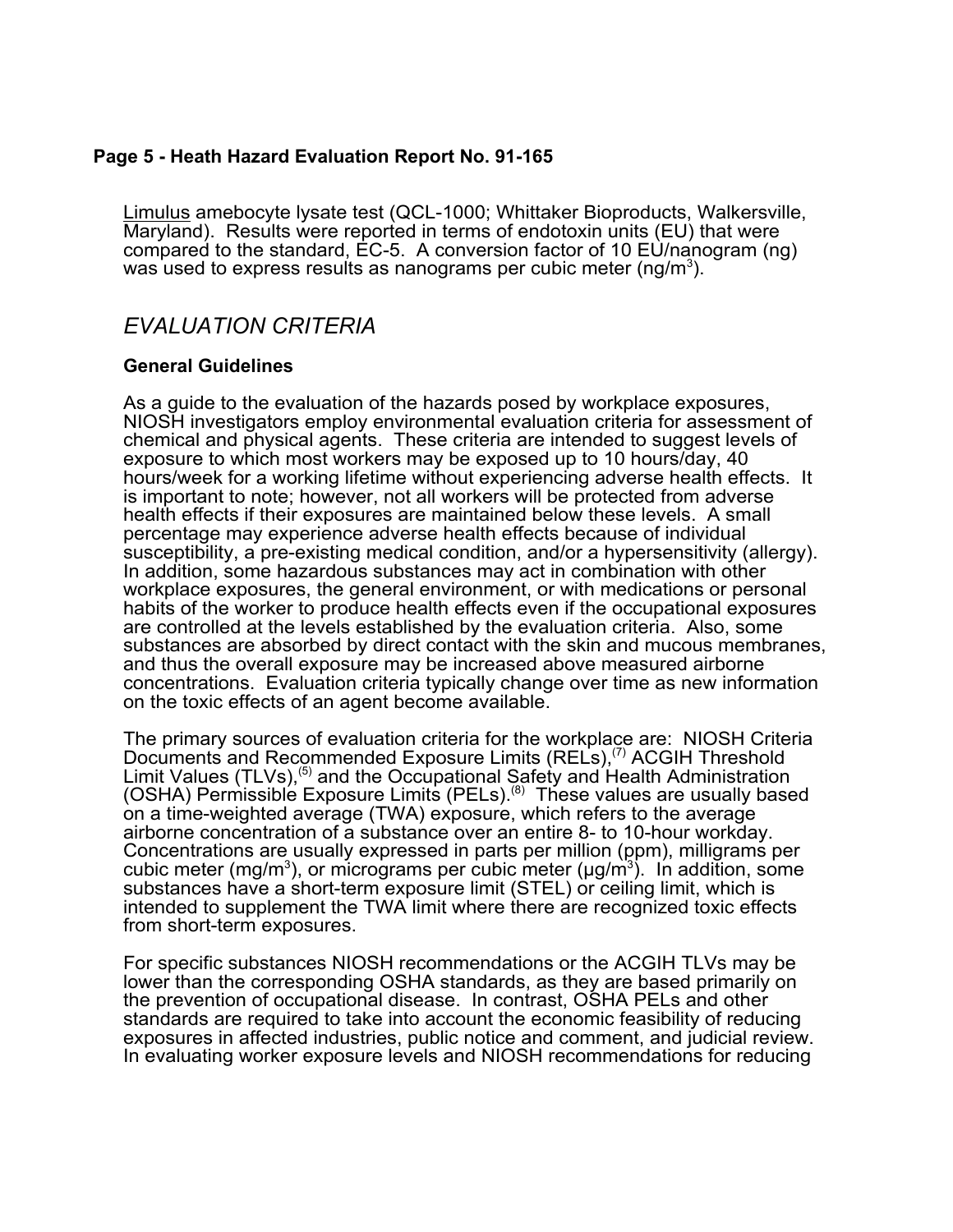#### **Page 6 - Heath Hazard Evaluation Report No. 91-165**

exposures, it should be noted that employers are legally required to meet the requirements of OSHA standards.

#### **Organic Dust**

The 1991-92 ACGIH TLV-TWA concentration applicable to organic dust is 10 mg/m<sup>3</sup> of sampled air for Particulates Not Otherwise Classified (PNOC).<sup>(5)</sup> The OSHA PELs applicable to organic dust are 15 mg/m<sup>3</sup> for total dust of Particulates Not Otherwise Regulated and 5 mg/m<sup>3</sup> for the respirable fraction of Particulates Not Otherwise Regulated.<sup>(7)</sup> The limits for organic dust exposures described here might not be protective, since these "nuisance" dust concentrations are meant to be applied to dusts that do not produce significant disease or toxic effect. $(5)$ 

#### **Endotoxin**

Occupational exposure criteria have not been established for bacterial endotoxin by either OSHA, NIOSH, or ACGIH. However, Jacobs has reported that a sufficient toxicological data base is believed to exist for establishing an occupational limit for endotoxin based on acute changes in pulmonary function.<sup>(3)</sup> Eight-hour

(8-hr) TWA concentrations have been suggested for over-shift decline in  $FEV<sub>1</sub>$ [100 - 200 ng/m<sup>3</sup>], for chest tightness [300 - 500 ng/m<sup>3</sup>], and for fever [500 -1,000 ng/m<sup>3</sup> $^{\left[ (2)\right] }$ 

An 8-hr TWA threshold for airborne endotoxin of 10 ng/m<sup>3</sup> has also been suggested based on a decline in  $FEV<sub>4</sub>$  for individuals sensitized to cotton dust.<sup>(9)</sup> The exposure system for the study from which this recommendation was made consisted of a commercial carding machine in a cardroom, an exposure room, and connecting duct work. Airborne dust concentrations were determined in the exposure room using four vertical elutriators.<sup>(9)</sup> The vertical elutriator has traditionally been the instrument of choice for cotton dust sampling because it will not collect cotton fly lint fibers and dust particles with an aerodynamic mass medial diameter larger than 15  $\mu$ m.<sup>(10)</sup>

### *RESULTS*

The results of sampling are presented in Tables I and II for the Simmons Southwest City, Missouri plant and in Tables III and IV for the Jay, Oklahoma plant. One 8-hr TWA inhalable dust concentration from the Southwest City plant exceeds the ACGIH TLV of 10 mg/m<sup>3</sup>. Six of the nineteen individual concentrations exceed 10 mg/m<sup>3</sup>, and three of these six exceed 15 mg/m<sup>3</sup>. All three of the 8-hr TWA inhalable dust concentrations from the Jay plant exceed the ACGIH TLV, and one of these exceeds the OSHA PEL of 15 mg/m<sup>3</sup>. Fourteen of the eighteen individual concentrations exceed 10 mg/m<sup>3</sup>, and nine of these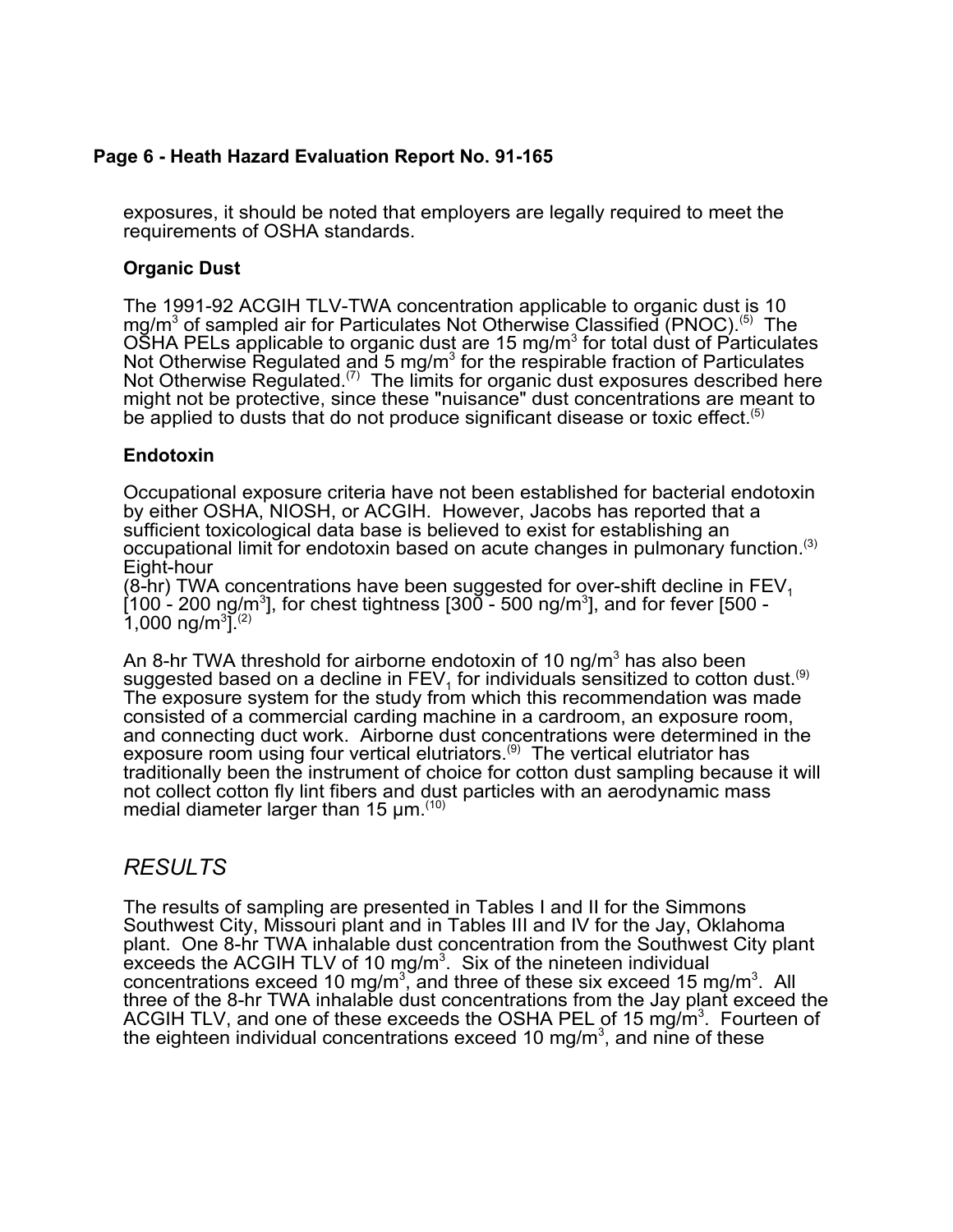#### **Page 7 - Heath Hazard Evaluation Report No. 91-165**

fourteen exceed 15 mg/m<sup>3</sup>. None of the 8-hr TWA respirable dust concentrations from either plant exceeds the OSHA PEL of 5 mg/m<sup>3</sup>.

The results of endotoxin sampling at the Simmons Southwest City, Missouri, and Jay, Oklahoma plants are presented in Tables II and IV, respectively. All six of the 8-hr TWA inhalable endotoxin concentrations exceed 10 ng/m<sup>3</sup>, an exposure limit for endotoxin suggested in the report of a study of individuals sensitized to cotton dust.<sup>(9)</sup> Five of the six endotoxin concentrations also exceed 100 ng/m<sup>3</sup>, a level associated with spirometric evidence of acute airways obstruction.<sup>(2)</sup> All except two of the thirty-seven individual sample concentrations exceed 10 ng/ $m<sup>3</sup>$ (range:  $0.67 - 782$  ng/m<sup>3</sup>). Two of the six respirable 8-hr TWA endotoxin concentrations exceed 10 ng/m<sup>3</sup>, and none exceed 100 ng/m<sup>3</sup>. Three of the nine individual concentrations exceed 10 ng/m<sup>3</sup> (range:  $\leq 0.06 - 70.4$  ng/m<sup>3</sup>).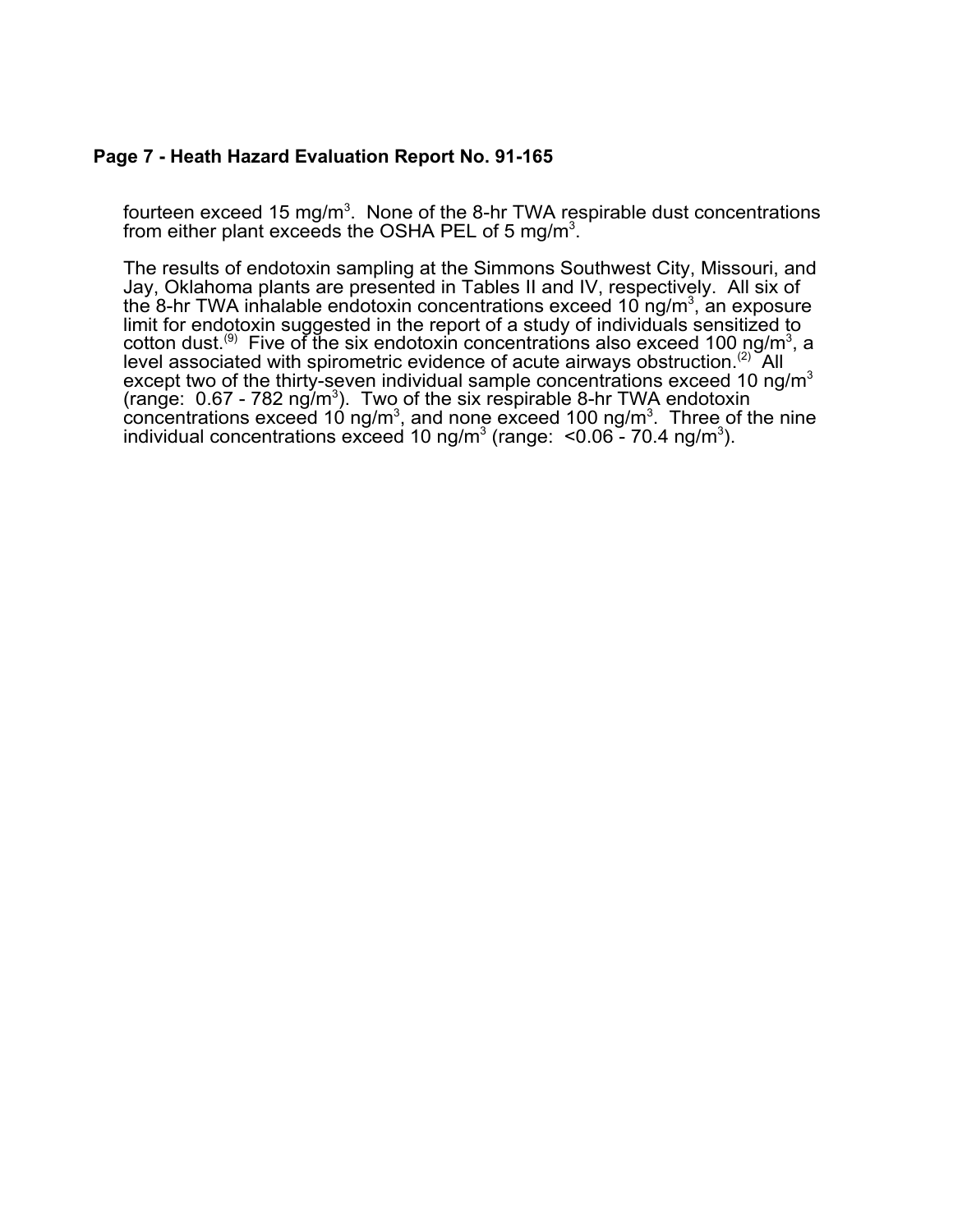#### **Page 8 - Heath Hazard Evaluation Report No. 91-165**

#### *DISCUSSION*

A total of 82,000 birds were shackled in 7.5 hours by eight hangers on the day of sampling at the Southwest City plant. Therefore, each hanger shackled approximately 1,370 birds per hour. A total of 61,200 birds were shackled by 5.5 hangers (one hanger worked for only half a day) in eight hours on the day of sampling at Jay. This rate represents an average of approximately 1,390 birds per hour per hanger. While the average number of birds shackled per hanger is similar at both processing plants, the organic dust concentrations of the hangers at the Southwest City plant (with local exhaust ventilation) are somewhat less than those of the hangers at the Jay plant (without local exhaust ventilation). However, airborne organic dust and endotoxin exposures at both plants represent a potential health risk.

Swedish researchers recently published an article in which they described a study of 23 chicken hangers who shackled an average of 1,000 birds per hour per hanger.<sup>(1)</sup> The Swedish hangers were exposed to dust concentrations which averaged 6.3 mg/m $^3$  (range:  $\rm \tilde{O}.4$  - 15 mg/m $^3$ ) and to inhalable endotoxin concentrations which averaged 400 ng/m<sup>3</sup> (range: 20 - 1500 ng/m<sup>3</sup>). The mean level of respirable endotoxin was 10 ng/m<sup>3</sup> (range: 5 - 14 ng/m<sup>3</sup>). Before- and after-shift pulmonary function testing resulted in an over-shift decrease of vital capacity (VC) in 17 of 23 workers (range: 1 - 17%) and an over-shift decrease of forced expiratory volume in one second (FEV<sub>1</sub>) in 15 hangers (range:  $1 - 22\%$ ). Mean over-shift decreases of VC (3.1%) and  $FEV<sub>1</sub>$  (4.1%) were reported, which suggests an important respiratory health risk.

Unpublished results of before- and after-shift pulmonary function testing of ten North Carolina chicken hangers are in agreement with the results presented in the Swedish report.<sup>(11)</sup> Area air sampling produced 8-hr TWA inhalable dust concentrations ranging from 4.18 to 10.3 mg/m<sup>3</sup> and 8-hr TWA respirable dust concentrations ranging from 0.20 to 0.68 mg/m<sup>3</sup>. Area air sampling produced 8-hr TWA inhalable endotoxin concentrations ranging from 28 to 253 ng/m $^3$  and 8-hr TWA respirable endotoxin concentrations ranging from 1 to 40 ng/m $^3$ . A mean over-shift decrease of 5.5% was observed for  $\mathsf{\widetilde{F}EV}_{1}$ . Four hangers had over-shift decreases in  $FEV<sub>1</sub>$  which exceeded 5%, and one of these hangers had a decrease of 26%. A prudent assumption is that continued exposure to agents that cause acute reductions in lung function may indicate an increased risk for the development of chronic lung disease.<sup>(12)</sup>

The authors of a study of North Carolina chicken catchers exposed to endotoxincontaining organic dust reported that the workers evaluated had high rates of chronic respiratory symptoms suggestive of chronic bronchitis.<sup>(13)</sup> Personal breathing zone sampling on catchers from six catching crews produced 8-hr TWA concentrations which averaged 20.2 mg/m<sup>3</sup> for inhalable dust (range: 5.74 -39.8 mg/m<sup>3</sup>) and 1.75 mg/m<sup>3</sup> for respirable dust (range: 0.55 - 4.18 mg/m<sup>3</sup>). The mean levels of inhalable endotoxin and respirable endotoxin were 250 ng/m<sup>3</sup>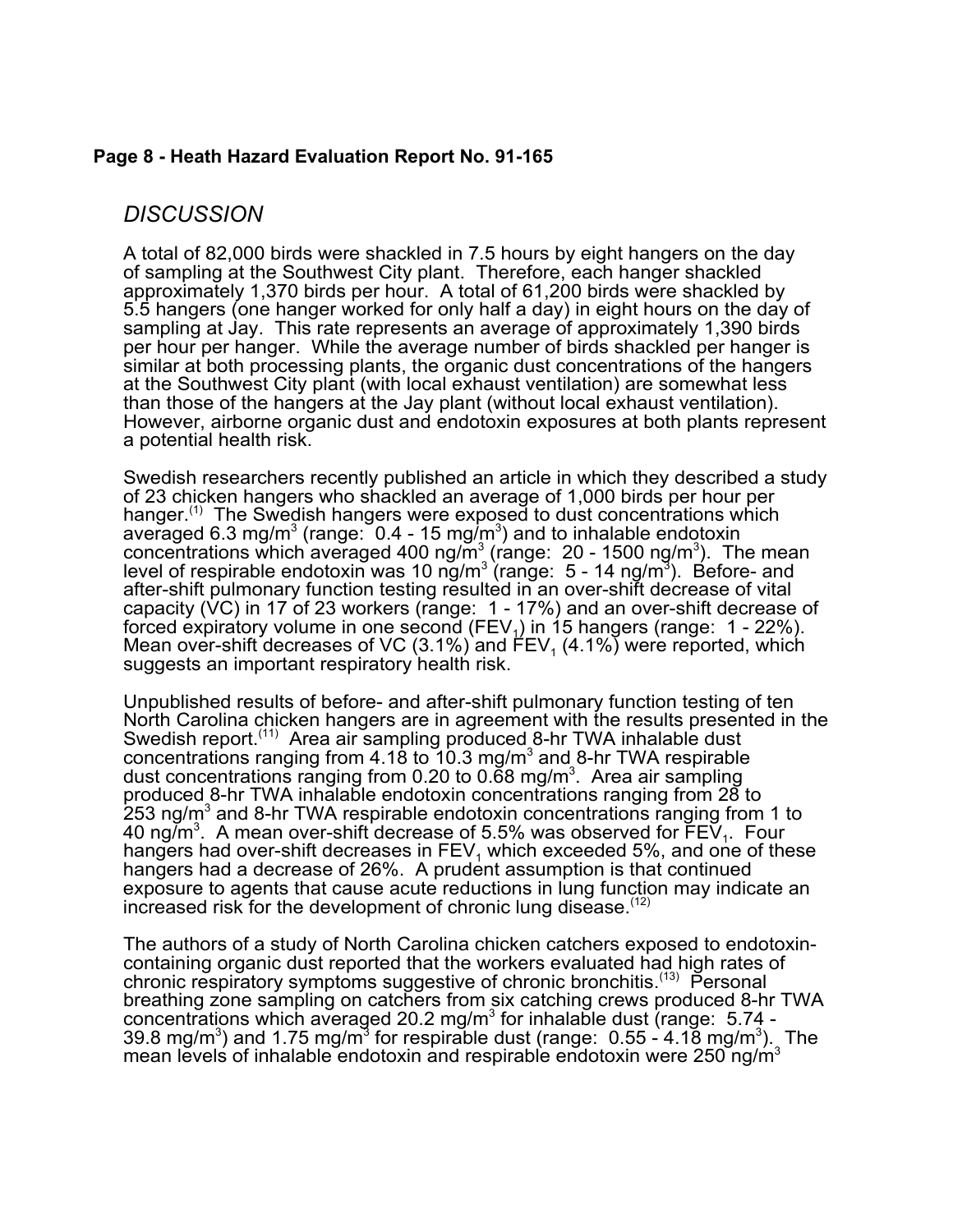#### **Page 9 - Heath Hazard Evaluation Report No. 91-165**

(range: 27 - 700 ng/m<sup>3</sup>) and 13 ng/m<sup>3</sup> (range: 3 - 34 ng/m<sup>3</sup>), respectively.<sup>(14)</sup> The results of pre- and post-shift spirometry on 39 catchers produced decreases over the work shift of all three pulmonary function indices evaluated (i.e.,  $FVC$ ,  $FEV<sub>1</sub>$ , and FEV<sub>1</sub>/FVC); the decreases in FVC (-2.2%) and FEV<sub>1</sub> (-3.4%) were statistically significant.<sup>(13)</sup>

#### *RECOMMENDATIONS*

Based upon the results of organic dust and endotoxin sampling which exceeded exposure limits, and based upon the risk for adverse health effects demonstrated by the results of spirometry performed by poultry workers who worked in dusty environments similar to those at the Simmons poultry processing plants, measures should be taken to reduce exposures. Methods should be explored for improving the performance of the existing local exhaust ventilation system in the hanging room of the Simmons Southwest City processing plant. Methods which might prove to be successful include the addition of a downdraft ventilation system to the carousel and a conditioned air shower at a location just above and behind the hangers. The organic dust concentrations experienced by hangers at Simmons Jay plant suggests the need for installation of a local exhaust ventilation system. The arrangement of the current shackle line at this facility should permit installation of a slotted hood behind the line with a conditioned air shower behind the hangers for delivering supply air.

Two work practices which might result in a reduction of the amount of dust available to be generated during chicken hanging are: (1) wetting the birds with a water spray either in their cages or while on the conveyor belt just before they enter the hanging room, and (2) thoroughly and frequently removing all dirt and excrement from cages before more birds are placed in them. (Both of these measures might also serve the purpose of extending the shelf-life of the finished chicken product, since there is a relationship between shelf-life and the cleanliness of the birds when they arrive at the receiving area of the processing plant.  $(15, 16)$ 

Until the performance of a local ventilation system and/or work practice changes are shown to be effective for controlling organic dust exposures of the hangers at either the Southwest City or Jay plant, hangers should be required to wear NIOSH/Mine Safety and Health Administration (MSHA) approved air-purifying respirators. Respirators should be fitted and used in accordance with OSHA requirements for an acceptable respiratory protection program as described in 29 Code of Federal Regulations, Part 1910.134. Because the results of personal breathing zone sampling on chicken catchers at other facilities have demonstrated excessive exposures to organic dust and endotoxin,(14) an evaluation should be conducted of the exposures of catchers employed by Simmons so they too can be included in the respiratory protection program, if necessary.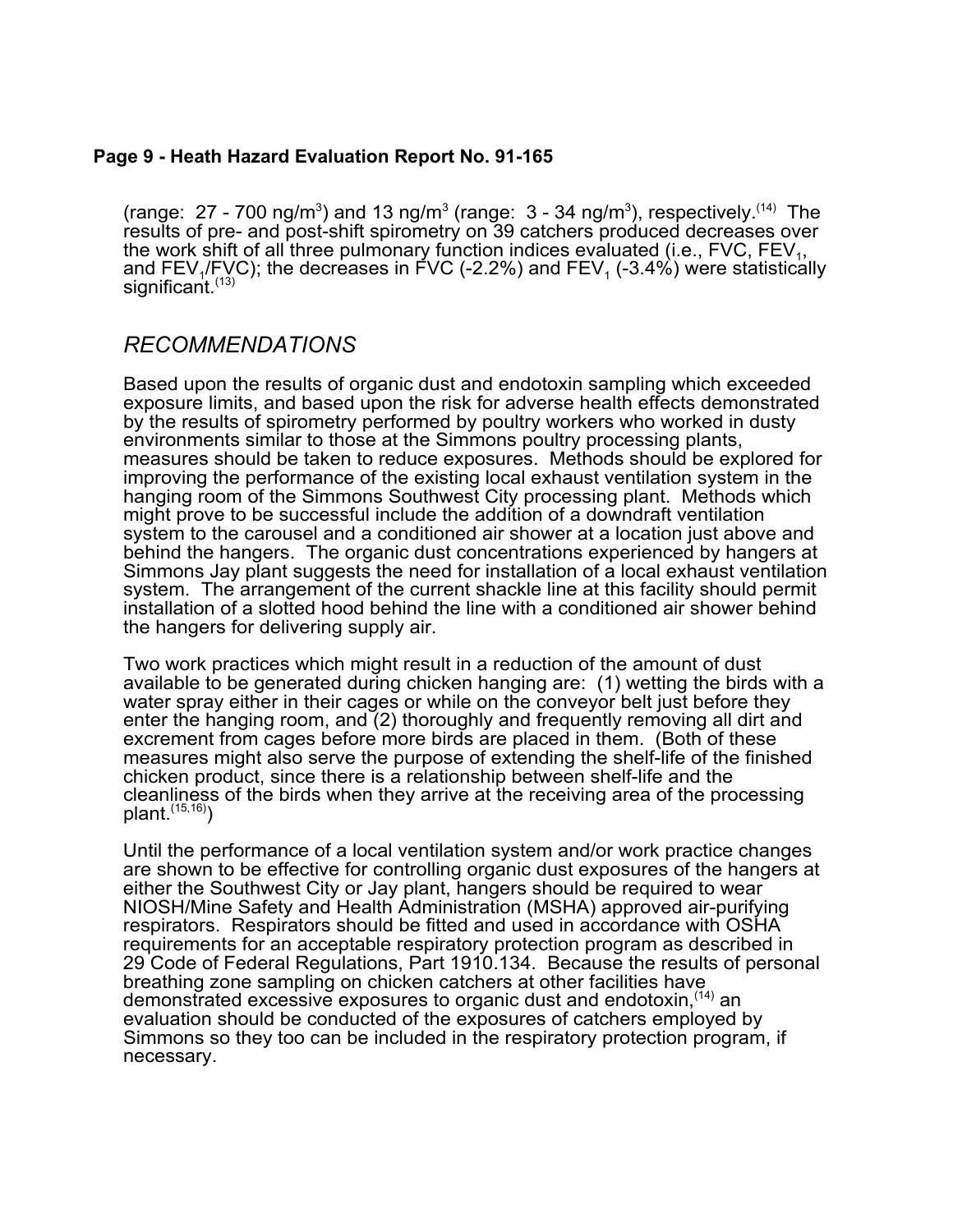#### **Page 10 - Heath Hazard Evaluation Report No. 91-165**

After implementation of a respiratory protection program, simultaneous lapel and in-mask sampling should be performed on a sample set of respirator wearers to ensure that the respirator selected is indeed sufficient to protect its user during all conditions of use. Such sampling should be conducted periodically to further ensure that there have been no significant changes in the conditions of respirator usage that might reduce the effectiveness of the particular respirator in service.<sup>(16)</sup>

A medical surveillance program should be made available to chicken hangers and other employees exposed to endotoxin-containing organic dust. Pre-placement, periodic, and termination (of exposure) medical evaluations should include: (a) a medical and occupational history addressing past and present respiratory illnesses, symptoms, and exposures, and (b) tests of pulmonary function. (Pertinent medical records, including medical surveillance results from previous employment, should be reviewed as part of the pre-placement evaluation.) The evaluations should be repeated at six-month intervals, or more often if indicated by previous finding or employee reports of respiratory symptoms. Pulmonary function tests should be administered by trained technicians, and equipment and test procedures should conform to guidelines recommended by the American Thoracic Society.<sup>(18)</sup> The medical surveillance program should be under the supervision of a physician with knowledge of occupational respiratory disease. Any worker detected by the surveillance program as having findings suggestive of occupational respiratory disease should be further evaluated by a physician with expertise in this field. Generally, someone with an occupational respiratory disease is advised to avoid further exposure to any substance that contributes to the condition.

Although it was not related directly to the issue which prompted this report, a safety hazard was observed in the live hang area of the Southwest City plant. The potential hazard involved the close proximity of the last hanger to a section of the metal fence surrounding the carousel. One hanger jumped the fence to shackle a bird and risked slipping on the wet floor. Another hanger attempted to reach across the fence to shackle a bird and risked catching a finger in a shackle. The fence should be extended to permit more distance for the last hanger to fill empty shackles without having to jump over or reach across the fence to do so.

#### *REFERENCES*

- 1. Hagmar L, Schütz A, Hallberg T, Sjöholm A [1990]. Health effects of exposure to endotoxins and organic dust in poultry slaughter-house workers. Int Arch Occup Environ Health *62*:159-164.
- 2. Rylander R [1987]. The role of endotoxin for reactions after exposure to cotton dust. Am J Ind Med *12*:687-697.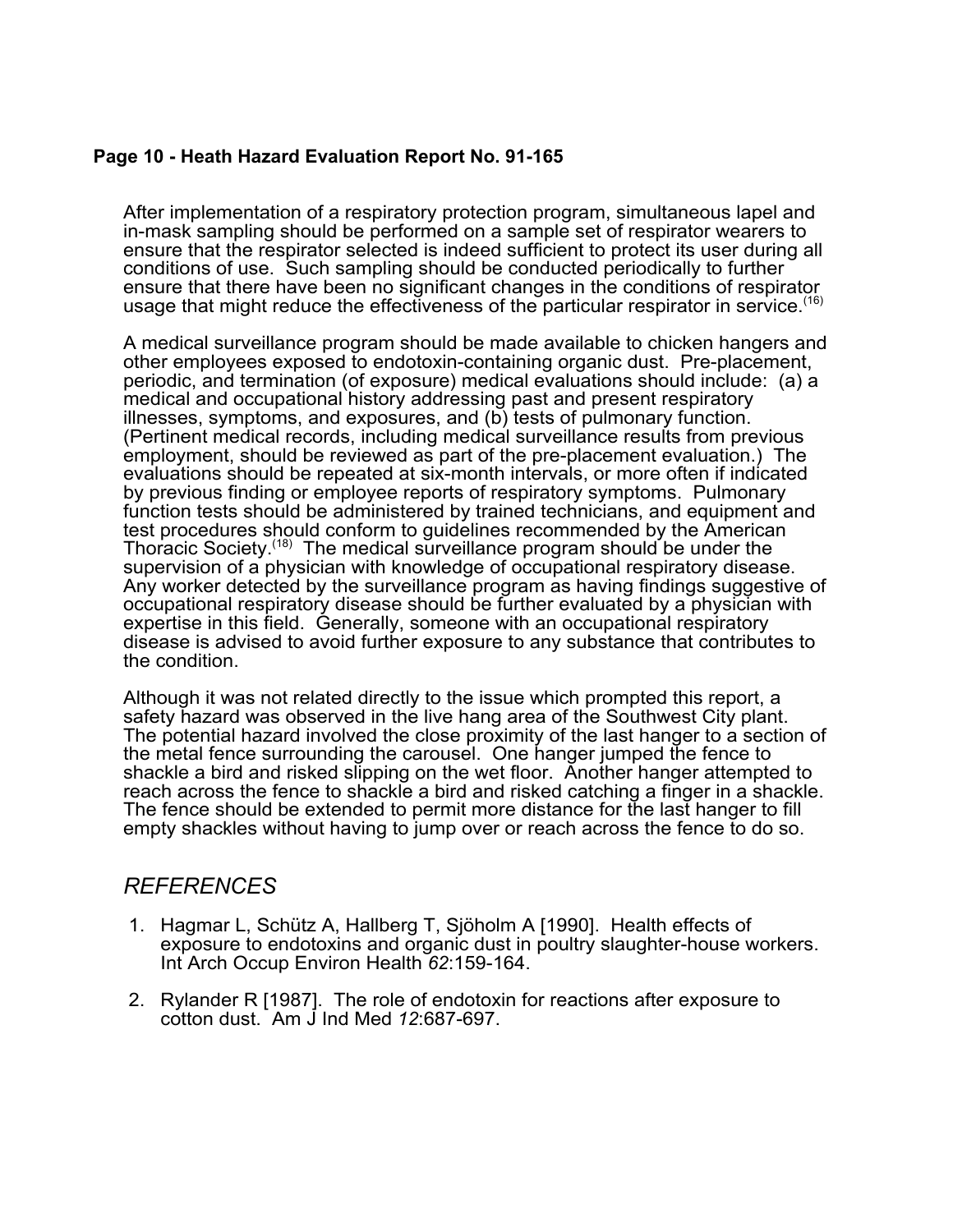#### **Page 11 - Heath Hazard Evaluation Report No. 91-165**

- 3. Jacobs RR [1989]. Airborne endotoxins: an association with occupational lung disease. Appl Occup Environ Hyg *4*:50-56.
- 4. Olenchock SA [1985]. Endotoxins in occupationally related airborne dusts. Govern Lab *1*:28-30.
- 5. ACGIH [1991]. 1991-1992 Threshold limit values for chemical substances and physical agents and biological exposure indices. Cincinnati, OH: American Conference of Governmental Industrial Hygienists.
- 6. NIOSH [1984]. Nuisance dust, total: Method 0500 (issued 2/15/84). In: Eller PM, ed. NIOSH manual of analytical methods. 3rd rev. ed. Cincinnati, OH: U.S. Department of Health and Human Services, Public Health Service, Centers for Disease Control, National Institute for Occupational Safety and Health, DHHS (NIOSH) Publication Number 84-100.
- 7. CDC [1988]. NIOSH recommendations for occupational safety and health standards 1988. Atlanta, GA: U.S. Department of Health and Human Services, Public Health Service, Centers for Disease Control, National Institute for Occupational Safety and Health. MMWR 37 (suppl S-7).
- 8. Code of Federal Regulations [1989]. OSHA Table Z-1-A, air contaminants permissible exposure limits. 29 CFR 1910.1000. Washington, DC: U.S. Government Printing Office, Federal Register (OSHA 3112).
- 9. Castellan RM, Olenchock SA, Kinsley KB, Hankinson JL [1987]. Inhaled endotoxin and decreased spirometric values, an exposure-response relation for cotton dust. N Engl J Med *317*:605-610.
- 10. Corn M [1987]. Methods to assess airborne concentrations of cotton dust. Am J Ind Med *12*:677-686.
- 11. Lenhart SW [1990]. Letter of June 7, 1990, to Mr. Marshall Paine of Golden Poultry Company regarding the results of industrial hygiene sampling and spirometry (OT 90-367). Cincinnati, OH: U.S. Department of Health and Human Services, Public Health Service, Centers for Disease Control, National Institute for Occupational Safety and Health, Division of Surveillance, Hazard Evaluations, and Field Studies.
- 12. Hankinson JL. Pulmonary function testing in the screening of workers: guidelines for instrumentation, performance, and interpretation. J Occup Med *28*:1081-1092.
- 13. Morris PD, Lenhart SW, Service WS [1991]. Respiratory symptoms and pulmonary function in chicken catchers in poultry confinement units. Am J Ind Med *19*:195-204.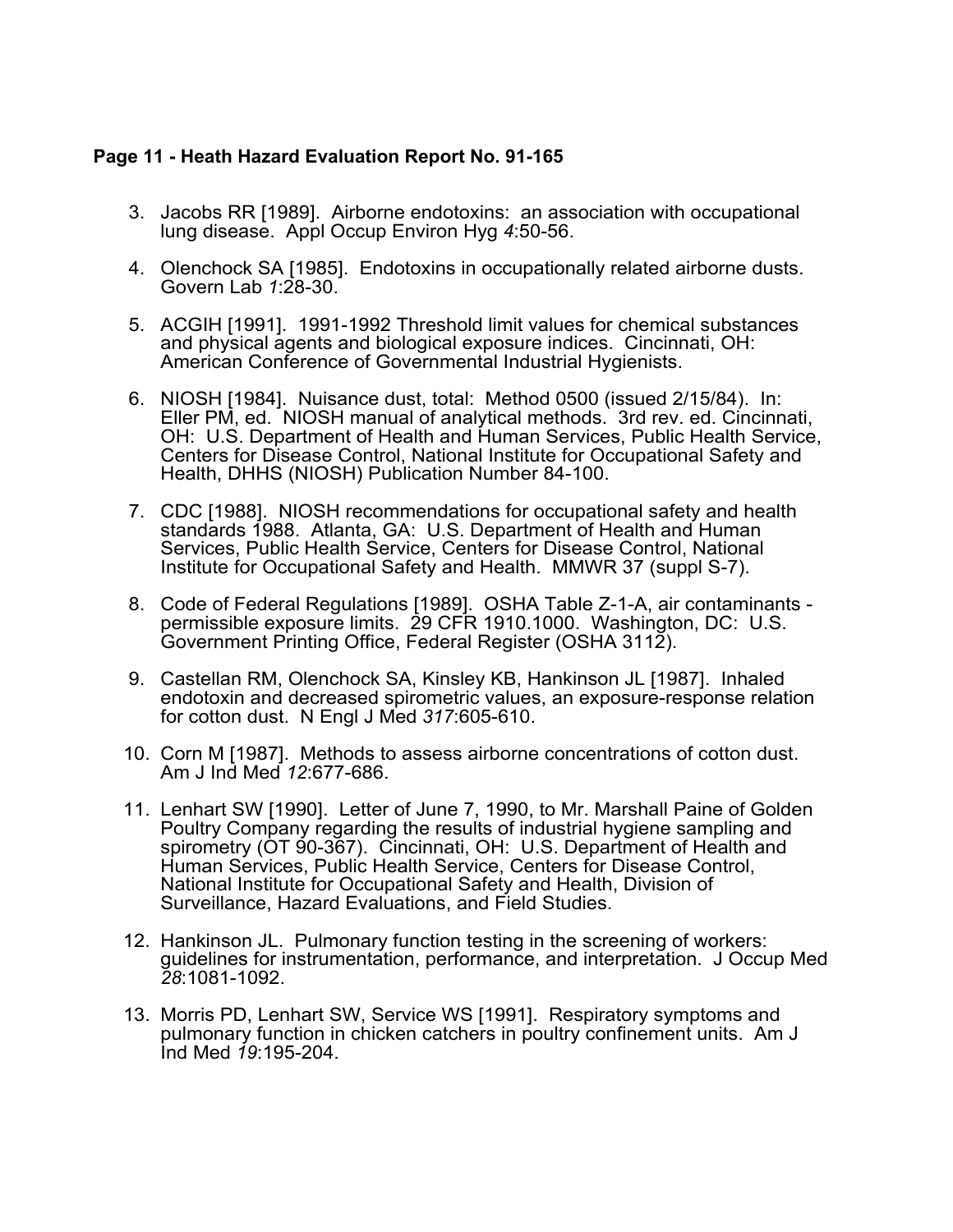#### **Page 12 - Heath Hazard Evaluation Report No. 91-165**

- 14. Lenhart SW, Morris PD, Akin RE, Olenchock SA, Service WS, Boone WP [1990]. Organic dust, endotoxin, and ammonia exposures in the North Carolina poultry processing industry. Appl Occup Environ Hyg *5*:611-618.
- 15. Ayres JC, Ogilvy WS, Stewart GF [1950]. Post mortem changes in stored meats. I. Micro-organisms associated with development of slime on eviscerated cut-up poultry. Food Technol *4*:199-205.
- 16. Walker HW, Ayres JC [1956]. Incidence and kinds of microorganisms associated with commercially dressed poultry. Appl Microbiol *4*:345-349.
- 17. NIOSH [1987]. NIOSH respirator decision logic. Cincinnati, OH: U.S. Department of Health and Human Services, Public Health Service, Centers for Disease Control, National Institute for Occupational Safety and Health, DHHS (NIOSH) Publication No. 87-108.
- 18. American Thoracic Society [1987]. Standardization of spirometry-1987 update. Am Rev Respir Dis *136*:1285-1298.

#### *AUTHORSHIP AND ACKNOWLEDGEMENTS*

Originating office: Hazard Evaluations and Technical Assistance Branch Division of Surveillance, Hazard Evaluations and Field Studies

Report prepared by: Steven W. Lenhart, CIH Industrial Hygienist Industrial Hygiene Section

> Donna Humphries Office Automation Assistant Industrial Hygiene Section

#### *DISTRIBUTION AND AVAILABILITY OF REPORT*

Copies of this report may be freely reproduced and are not copyrighted. Single copies of this report will be available for a period of 90 days from the date of this report from the NIOSH Publications Office, 4676 Columbia Parkway, Cincinnati, Ohio 45226. To expedite your request, include a self-addressed mailing label along with your written request. After this time, copies may be purchased from the National Technical Information Service (NTIS), 5285 Port Royal Road,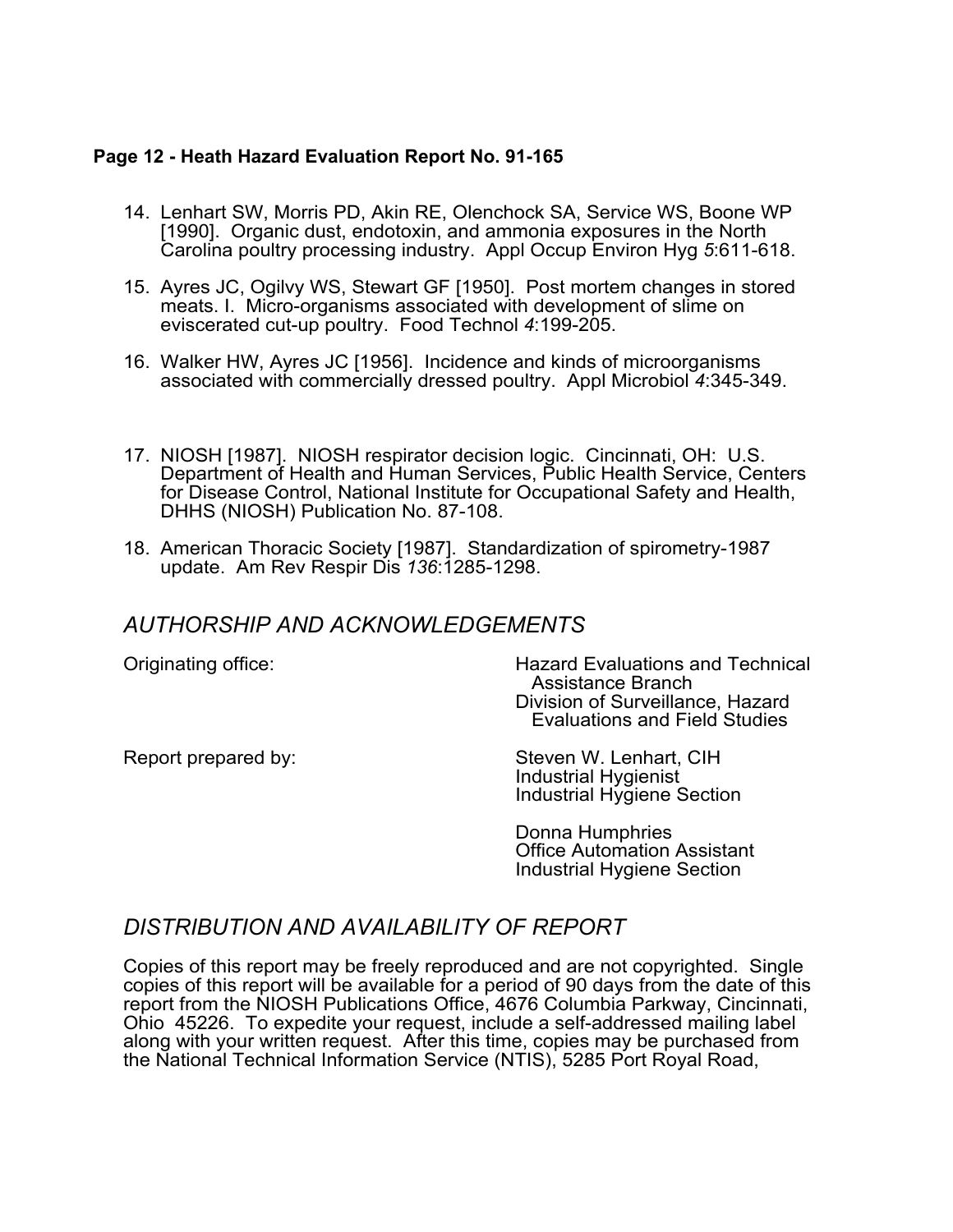#### **Page 13 - Heath Hazard Evaluation Report No. 91-165**

Springfield, Virginia 22161. Information regarding the NTIS stock number may be obtained from the NIOSH Publications Office at the Cincinnati address.

Copies of this report have been sent to:

- 1. President, Simmons Industries Inc.
- 2. NIOSH Region VIII (Denver, CO)
- 3. OSHA Region VI (Dallas, TX)
- 4. PHS Region VI (Dallas, TX)
- 5. PHS Region VII (Kansas City, MO)

For the purpose of informing affected employees, copies of this report should be posted by the employer in a prominent place readily accessible to such employees for a period of 30 calendar Days.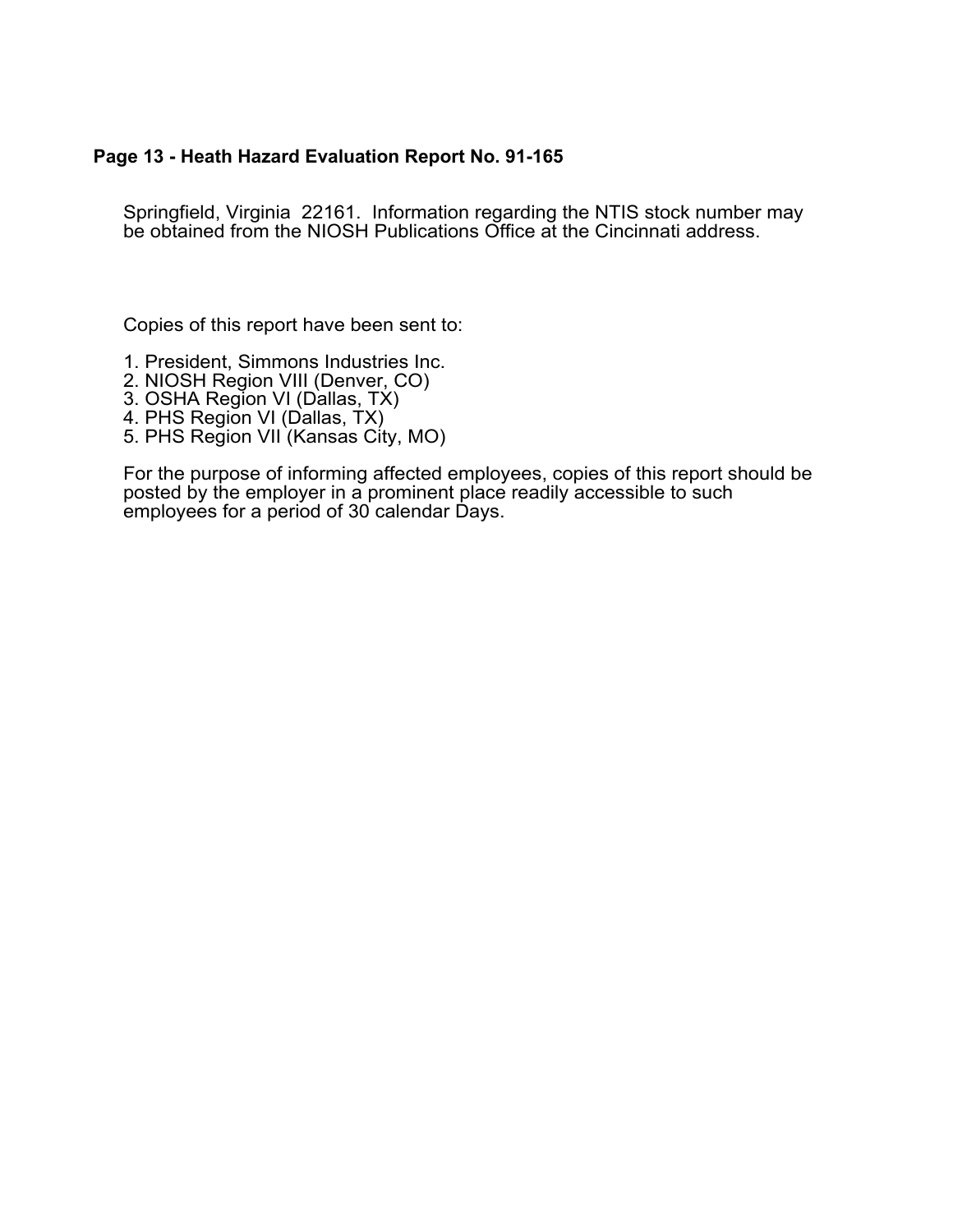#### TABLE I

## Dust Concentrations during Chicken Hanging at the Southwest City, Missouri Processing Plant<br>Simmons Industries, Inc.<br>Siloam Springs, Arkansas<br>April 16, 1991 HETA 91-165

| Hanger | Sample<br>Number                     | Sampling<br>Period                                                                  | Dust<br>Concentration<br>(mg/m <sup>3</sup> )       | 8-hr TWA<br>Concentration<br>(mg/m <sup>3</sup> ) |
|--------|--------------------------------------|-------------------------------------------------------------------------------------|-----------------------------------------------------|---------------------------------------------------|
|        |                                      |                                                                                     | <b>Inhalable Dust</b>                               |                                                   |
| A      | 2842<br>2828<br>2840<br>2833<br>2832 | 0610 - 0829<br>0900 - 1023<br>$1023 - 1130$<br>1155 - 1329<br>1329 - 1440           | 6.73<br>16.77<br>5.20<br>17.31<br>8.58              | 10.59                                             |
| B      | 2848<br>2835<br>2847<br>2839<br>2826 | 0610 - 0832<br>0857 - 1027<br>$1027 - 1130$<br>1155 - 1331<br>1331 - 1440           | 5.21<br>14.37<br>7.13<br>17.29<br>$6.\overline{15}$ | 9.51                                              |
| C      | 2850<br>2834<br>2846<br>2845<br>2844 | 0610 - 0836<br>0856 - 1025<br>$1025 - 1130$<br><u> 1155</u> - 1327<br>$1327 - 1440$ | 7.49<br>5.07<br>7.86<br>13.40<br>9.27               | 8.26                                              |
| D      | 2843<br>2829<br>2841<br>2827<br>2838 | 0610 - 0833<br>0920 - 1028<br>$1028 - 1132$<br>pump failure<br>1320 - 1440          | 6.12<br>11.76<br>5.21<br>-----<br>5.17              |                                                   |
|        |                                      |                                                                                     | <b>Respirable Dust</b>                              |                                                   |
| Е      | 2831                                 | 0610 - 0833<br>$0900 - 1129$<br>1155 - 1440                                         | 3.68                                                | 3.50                                              |
| F      | 2830                                 | 0610 - 0834<br>0857 - 1130<br>1155 - 1440                                           | 0.84                                                | 0.81                                              |
| G      | 2836                                 | 0610 - 0835<br>0857 - 1130<br>1155 - 1440                                           | 0.34                                                | 0.33                                              |
| H      | 2837                                 | 0610 - 0834<br>0900 - 1129<br>1155 - 1440                                           | 1.62                                                | 1.54                                              |

TWA: Time-weighted average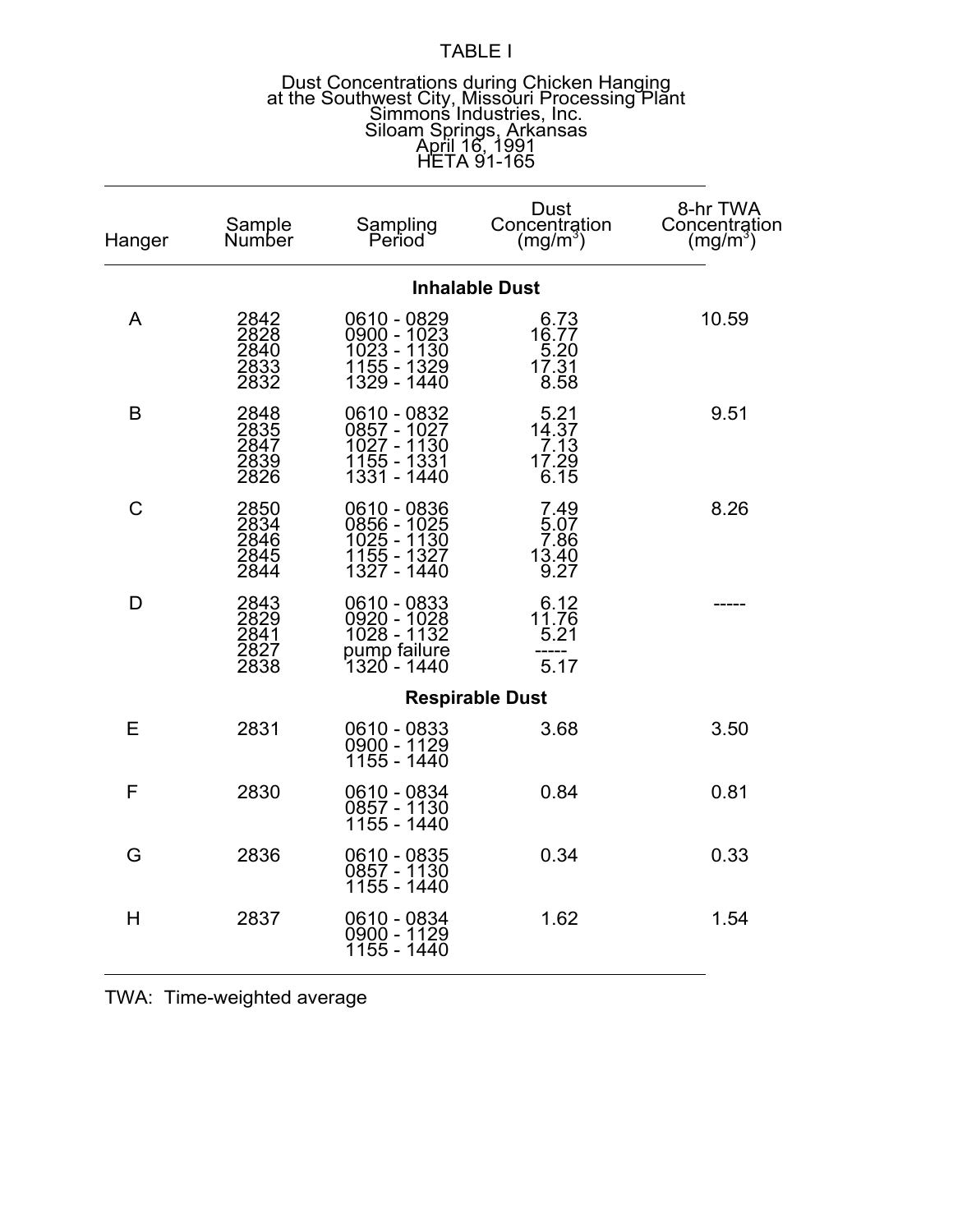#### TABLE II

## Endotoxin Concentrations during Chicken Hanging at the Southwest City, Missouri Processing Plant<br>Simmons Industries, Inc.<br>Siloam Springs, Arkansas<br>April 16, 1991 HETA 91-165

| Hanger | Sample<br>Number                                  | Sampling<br>Period                                                         | Endotoxin<br>Concentration<br>(ng/m <sup>3</sup> ) | 8-hr TWA<br>Concentration<br>$(ng/m^3)$ |
|--------|---------------------------------------------------|----------------------------------------------------------------------------|----------------------------------------------------|-----------------------------------------|
|        |                                                   |                                                                            | <b>Inhalable Endotoxin</b>                         |                                         |
| A      | 2842<br>2828<br>2840<br>2833<br>2832              | 0610 - 0829<br>0900 - 1023<br>1023 - 1130<br>1155 - 1329<br>1329 - 1440    | 80.7<br>266<br>8.3<br>236<br>79.2                  | 133                                     |
| B      | 2848<br>2835<br>$\overline{2}847$<br>2839<br>2826 | 0610 - 0832<br>0857 - 1027<br>1027 - 1130<br>1155 - 1331<br>1331 - 1440    | 27.4<br>299<br>17.8<br>183<br>0.67                 | 103                                     |
| C      | 2850<br>2834<br>2846<br>2845<br>2844              | 0610 - 0836<br>0856 - 1025<br>1025 - 1130<br>1155 - 1327<br>1327 - 1440    | 142<br>16.6<br>$17.\overline{2}$<br>145<br>21.9    | 79.7                                    |
| D      | 2843<br>2829<br>2841<br>2827<br>2838              | 0610 - 0833<br>0920 - 1028<br>$1028 - 1132$<br>pump failure<br>1320 - 1440 | 34.8<br>66.0<br>13.6<br>15.4                       | -----                                   |
|        |                                                   |                                                                            | <b>Respirable Endotoxin</b>                        |                                         |
| Е      | 2831                                              | 0610 - 0833<br>0900 - 1129<br>1155 - 1440                                  | 50.9                                               | 48.5                                    |
| F      | 2830                                              | 0610 - 0834<br>0857 - 1130<br>1155 - 1440                                  | 0.10                                               | 0.10                                    |
| G      | 2836                                              | 0610 - 0835<br>0857 - 1130<br>1155 - 1440                                  |                                                    |                                         |
| H      | 2837                                              | 0610 - 0834<br>0900 - 1129<br>1155 - 1440                                  | 6.98                                               | 6.67                                    |

TWA: Time-weighted average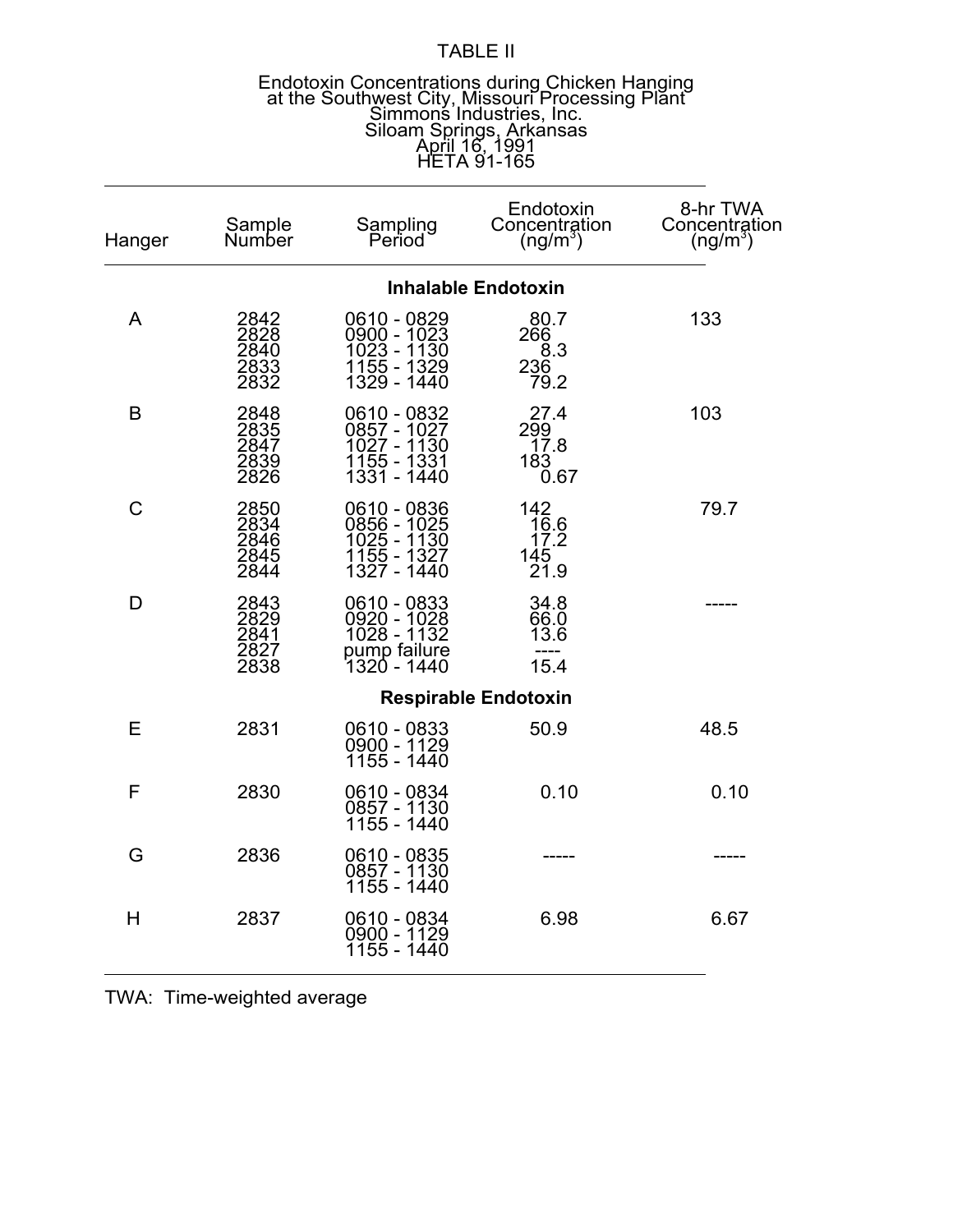#### TABLE III

# Dust Concentrations during Chicken Hanging<br>at the Jay, Oklahoma Processing Plant<br>Siloam Springs, Arkansas<br>April 17, 1991 HETA 91-165

| Hanger | Sample<br>Number                             | Sampling<br>Period                                                                     | Dust<br>Concentration<br>(mg/m <sup>3</sup> )                 | 8-hr TWA<br>Concentration<br>(mg/m <sup>3</sup> ) |      |
|--------|----------------------------------------------|----------------------------------------------------------------------------------------|---------------------------------------------------------------|---------------------------------------------------|------|
|        |                                              |                                                                                        | <b>Inhalable Dust</b>                                         |                                                   |      |
| I      | 2857<br>2855<br>2862<br>2865<br>2870<br>2777 | 0607 - 0836<br>0845 - 0947<br>0947 - 1057<br>1121 - 1225<br>1225 - 1338<br>1338 - 1448 | 9.87<br>15.81<br>5.90<br>17.08<br>12.64<br>18.76              | 12.90                                             |      |
| J      | 2854<br>2858<br>2860<br>2863<br>2776<br>2778 | 0607 - 0837<br>0845 - 0940<br>0940 - 1055<br>1121 - 1229<br>1229 - 1343<br>1343 - 1450 | 14.84<br>13.78<br>11.52<br>20.91<br>20.09<br>18.00            | 16.50                                             |      |
| K      | 2852<br>2859<br>2861<br>2864<br>2869<br>2779 | 0607 - 0835<br>0845 - 0946<br>0946 - 1056<br>1121 - 1223<br>1223 - 1345<br>1345 - 1450 | 9.68<br>18.15<br>7.71<br>23.22<br>$\overline{12.52}$<br>24.08 | 14.81                                             |      |
|        |                                              |                                                                                        | <b>Respirable Dust</b>                                        |                                                   |      |
| L      | 2851                                         | 0607 - 0837<br>$0845 - 1053$                                                           | 2.75                                                          |                                                   |      |
| M      | 2856                                         | 0607 - 0835<br>0845 - 1051                                                             | 0.96                                                          | 2.57                                              |      |
|        | 2867                                         | 1121 - 1458                                                                            | 4.47                                                          |                                                   |      |
| N      |                                              | 2853                                                                                   | 0607 - 0837                                                   | 0.74                                              | 1.24 |
|        | 2866                                         | 0845 - 1053<br>1121 - 1458                                                             | 1.79                                                          |                                                   |      |

TWA: Time-weighted average

\* Feather found in the inlet of cyclone at the end of the sampling period.